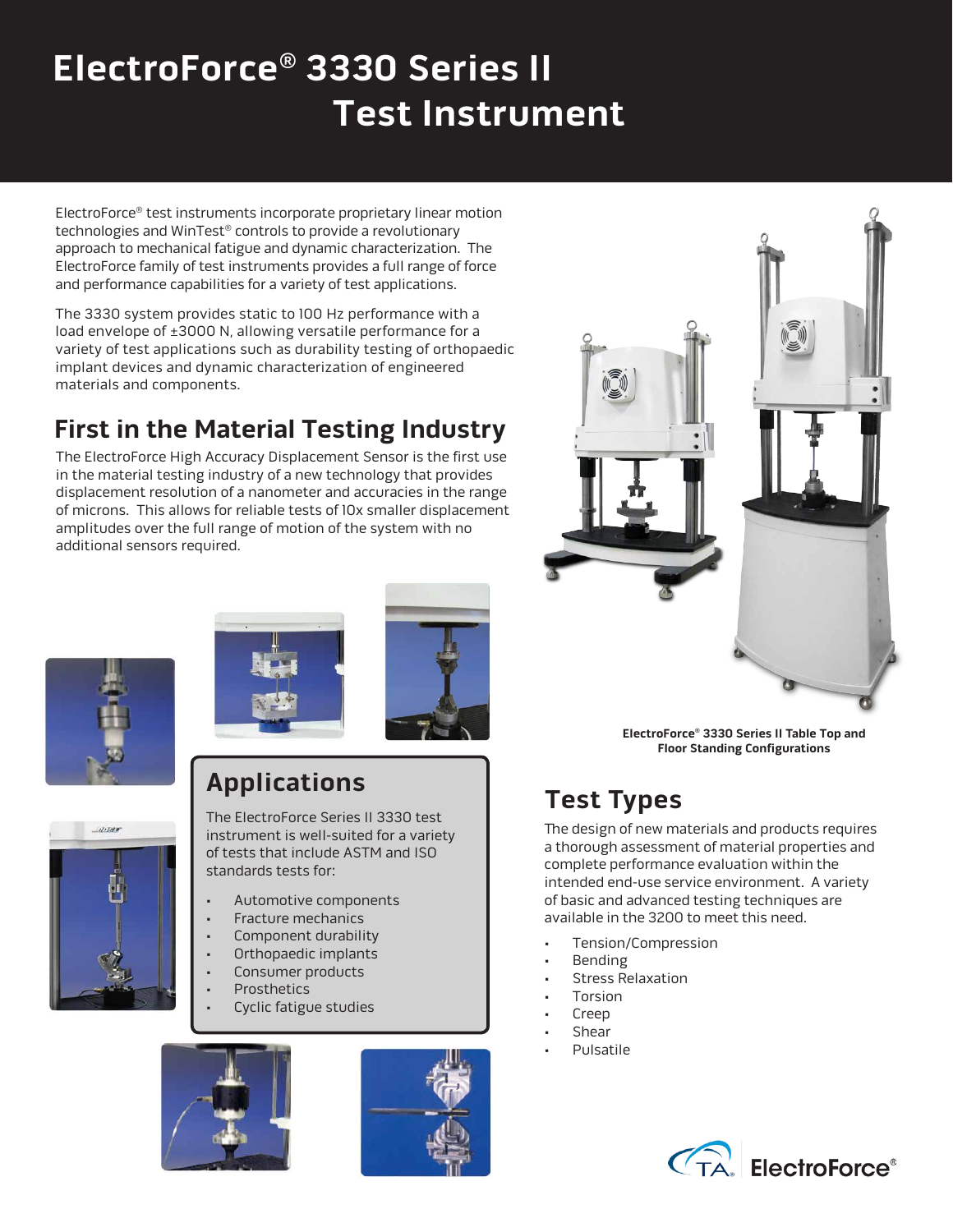## **of the Important Features and Benefits**

- Proprietary linear motor operates without friction, an important feature for high resolution, low-force testing
- Efficient, direct electromagnetic conversion to force, resulting in greater acceleration, high frequencies and high velocities
- Intuitive software design to simplify test setup and a flexible hardware platform for changing test needs
- Powered from a standard electrical outlet, requiring no additional infrastructure, air conditioning or water cooling
- Air-cooled, clean-room compatible and whisper-quiet operation in compact, space-saving packages
- Energy efficient and environmentally friendly by using pollution-free and non-toxic technologies
- Lifetime Customer Support with free Technical Support and satisfaction guaranteed.

# **HIGHLIGHTS**

### **Series II Test Instrument**

**Accuracy** – Exceeds ASTM E-2309's toughest standard, Class A

**Resolution** – Unparalleled 1 nm resolution

**Noise** – Over 10x improvement in noise

**Responsiveness** – Reduced signal latency results in significantly improved controls responsiveness

**Absolute displacement measurement** – High resolution and absolute measurement with a single sensor





# **Engineered Materials**

ElectroForce® test instruments perform a broad range of materials testing tasks. These requirements range from simple static tests used to acquire **tensile**, **compressive or bending data**, to more **complex fatigue** and **fracture mechanics** testing applications often found in the following industries and application areas:

- **• Electronics and Microelectronics**
- **• Smart Materials**
- **• Automotive**
- **• Aerospace**
- **• Universities and National Labs**
- **• Polymers, Plastics, and Composites**
- **• Tire and Rubber**

ElectroForce testing systems provide a multi-purpose, high performance, clean and reliable product platform that's well-suited for use in research activities that require mechanical testing.

Optional **ElectroForce DMA software** provides the capability for a ElectroForce materials testing system to do double duty as a DMA/DMTA instrument with much higher force and displacement capability than what traditional DMA instruments offer, allowing larger specimens to be tested for DMA properties.



**Fracture Mechanics of Composites**



**Tensile Test of Metals or Polymers**



**Axial/Torsion of Composites**



**Vibration Isolation Device**



**3330 DMA System with**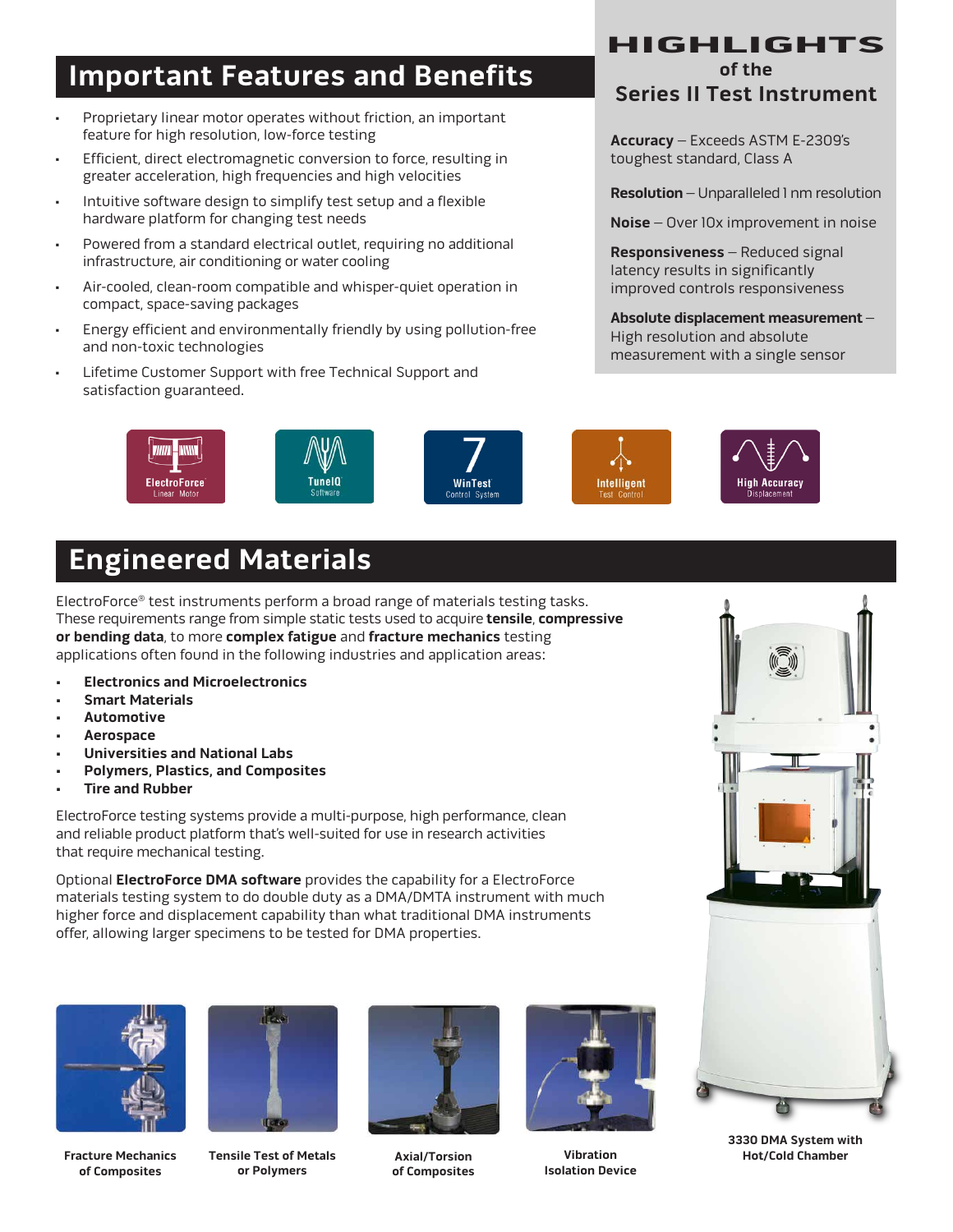# **Biologics**

The majority of the biomaterials testing applications of our customers have some unique feature. It may be the type of loading that needs to be applied, the measurements taken, the test setup in the software, the fixtures required for sample attachment, or the environmental conditions provided during the test. These challenges coupled with the ElectroForce® team's application expertise have led to the design and development of a wide breadth of biomedical materials testing solutions.

Examples include:

- **• Bone and Cartilage**
- **• Tendon and Ligament**
- **• Spine**
- **• Dental**
- **• Blood Vessels and Heart Valves**
- **• Pericardium and Heart Muscle**
- **• Hydrogels and Scaffolds**
- **• Skin and other Native Tissues and Organs**
- **• Tissue-engineered Construct Stimulation and Characterization**

Whether your test specifications require replication of physiological or pathological conditions or other regulatory inputs, TA ElectroForce strives to offer complete materials testing solutions either through our large selection of existing capabilities or through the development of customized products and services.



**3330 with Dental Wear Fixture**



**Compression of Hydrogel**





**Bend Fixture Electronically-cooled Tissue Grips**

# **Medical Devices**

**3330 with Multi-Specimen Fixture**

ElectroForce multi-specimen fatigue testing systems can be used for high cycle fatigue life characterization of coronary and vascular device structures, and evaluation of device materials for s/n curve development. In addition, the test systems can provide controlled loading for small soft structures and devices such as:

- **• Septal Occluders**
- **• Stents and Grafts**
- **• Nitinol Structures**
- **• Aneurysm Clips**
- **• Percutaneous Heart Valves**
- **• Annuloplasty Devices**
- **• Vena Cava Filters and Structures**
- **• Dental Implants**
- **• Small Joint Implants**
- **• Sutures**
- **• Contact Lenses**
- **• Biosensors**

TA ElectroForce has configured a multi-specimen test system utilizing the versatility of the ElectroForce 3330 test instrument. These uniaxial dynamic systems, configured with multi-specimen fixtures, employ dynamic linear motors that achieve high frequency load or displacement control to simulate stress levels of specific materials or specific geometries or design areas of the medical devices.







**Joint Implant Dental Implant Spine Fixation**